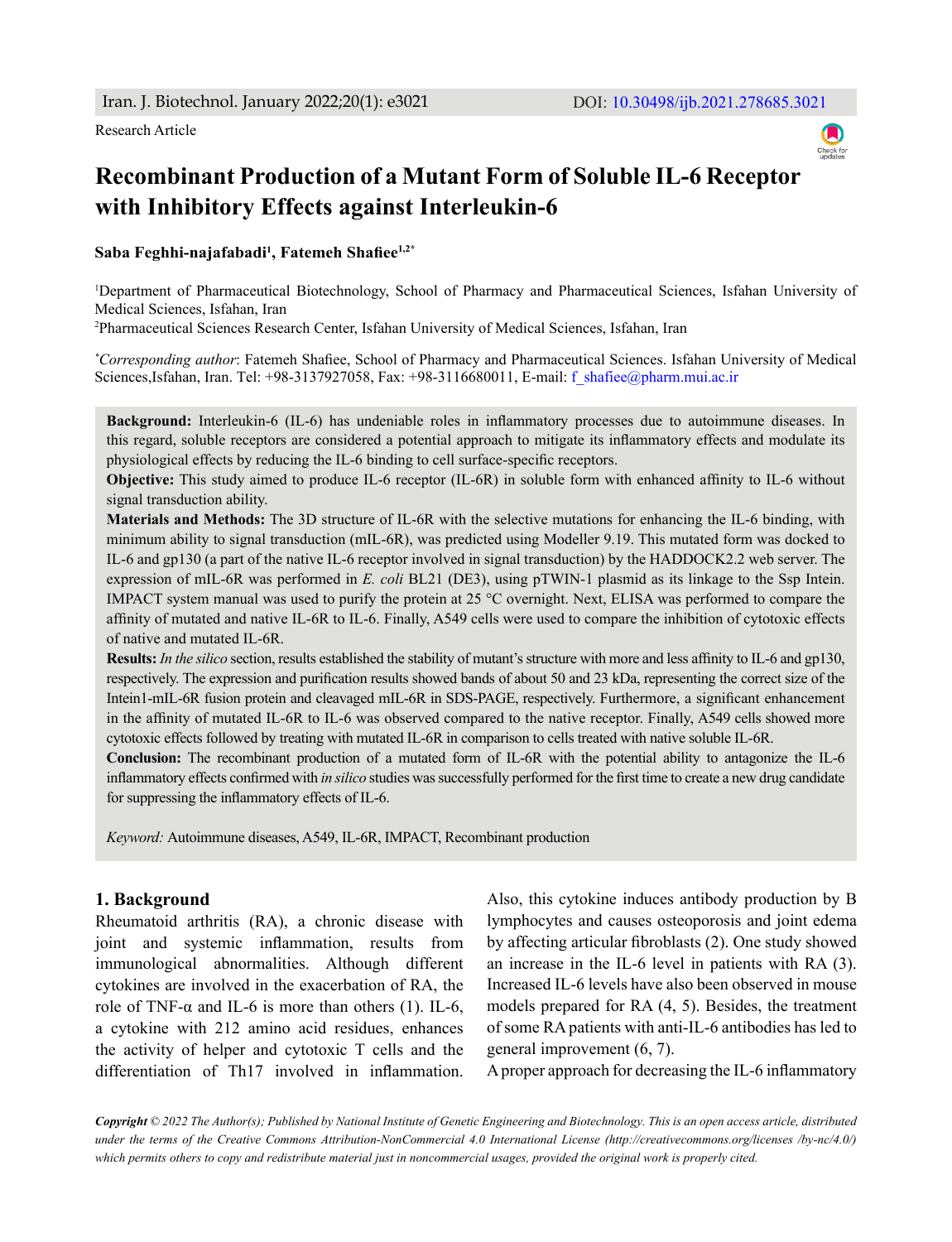effects is using receptors in soluble form to modulate its physiological effects by reducing its binding to cell surface receptors. This approach has become stronger since Etanercept (Enbrel®) was developed as a TNF $\alpha$ modulator via binding to the cytokine and inhibiting its binding to the cell membrane receptor (8).

IL-6 exerts its effects through two different molecules: 1) IL-6Rα (gp80), known as IL-6R, which is involved in the binding of IL-6 to the membrane receptor and 2) IL-6Rβ (gp130), which is involved in the signal transduction by IL-6 (9). The soluble form of IL-6R $\alpha$ is generated by proteolysis of cell surface receptors and alternative mRNA splicing (10). This antibody shows agonistic activity after binding with its ligand because of binding to gp130 (the trans-signaling pathway) (9).

### **2. Objectives**

In the present study, we designed a mutated form of IL-6Rα with potentially enhanced affinity to IL-6, without the ability to interact with gp130 and signal transduction with several point mutations. Next, it was checked by the HADDOCK2.2 web server for comparing the interactions of the mutated and native form of IL-6R with IL-6 and gp130 too. Overall, the aim of the present study was to produce IL-6R in active soluble form with a higher affinity to attach to IL-6 with lower ability to the signal transduction. To this end, a single-step purification strategy according to the IMPACT protocol was applied, followed by evaluating its biological effects on the A549 cell line in inhibiting the proliferative effects of IL-6.

## **3. Materials and Methods**

# *3.1. Bacterial Host, Gene, Plasmid, and Reagents*

Various *E. coli* strains *(*TOP 10 and BL21 (DE3)) were obtained from the Pasteur Institute of Iran (Tehran, Iran). Also, pTWIN1 was from New England BioLabs (Massachusetts, USA). Ampicillin for selecting the successfully transformed colonies was purchased from Sigma (California, USA). IL-6 ELISA equipment was prepared from IBL International (Hamburg, Germany). A soluble form of IL-6Rα was purchased from MyBioSource (San Diego, California, USA). The IL-6R coding sequence was ordered to be synthesized by Zist Eghtesad Mad Company (Tehran, Iran) and received in the PUC157 plasmid. Finally, cell culture reagents or chemicals for various molecular biology tests were obtained from known related companies.

#### *3.2. Methods*

*3.2.1. Theoretical Section*

*3.2.1.1. Selection of Mutations and Homology Modeling* The IL-6Rα amino acid sequence was obtained from NCBI (accession number: 1N26\_A), and transmembrane and cytoplasmic parts were omitted. Mutations including E47L and D48G were used for increasing the affinity of IL-6R to its ligand, IL-6. In addition, the mutations including H167S, D168V, A169D, G172D, H175Y, and V176L were used to eliminate the attachment of a soluble receptor to gp130 (11). The three-dimensional structure of this mutated form of IL-6R was predicted by Modeller 9.19 using the extracellular domain of human IL-6 $R\alpha$  as a template (PDB code: 1N26). Among 1,000 predicted models using Modeller software, the model with the lowest DOPE (discrete optimized protein energy) score was assumed as the most suitable model for protein docking. The best model was analyzed using PROCHECK and Rampage software and Verify3D web server.

#### *3.2.1.2. Protein Docking*

The interactions of mIL-6R with IL-6 and gp130 were assessed via the HADDOCK2.2 web server and compared with these interactions in the native form of IL-6R (nIL-6R). According to the previous studies, fibronectin I and II domains interact with IL-6 (PDB code: 1ALU) and gp130 (PDB code: 1BJ8). Therefore, a truncated form containing these two domains (fibronectin I and II domains) consisting of 204 amino acid residues of IL-6R were used as passive residues, while amino acids 160-189 were used considered as active amino acids. The interactions of mIL-6R with gp130 were analyzed by considering amino acid residues in Fibronectin II of mIL-6R from 106 to 204 and assuming passive residues from 168 to 177 as active amino acids.

#### *3.2.2. Experimental Section*

# *3.2.2.1. Sub-cloning of the mIL-6R Coding Sequence*

The coding sequence of mIL-6R was optimized for the expression in *Escherichia coli*. Also, the synthesized gene was sub-cloned into the pTWIN1 plasmid after the digestion with *EcoR*I and *BamH*I restriction enzymes as a fusion to Intein1 expression carboxyl end. The

### **Iran. J. Biotechnol. January 2022;20(1): e3021 99**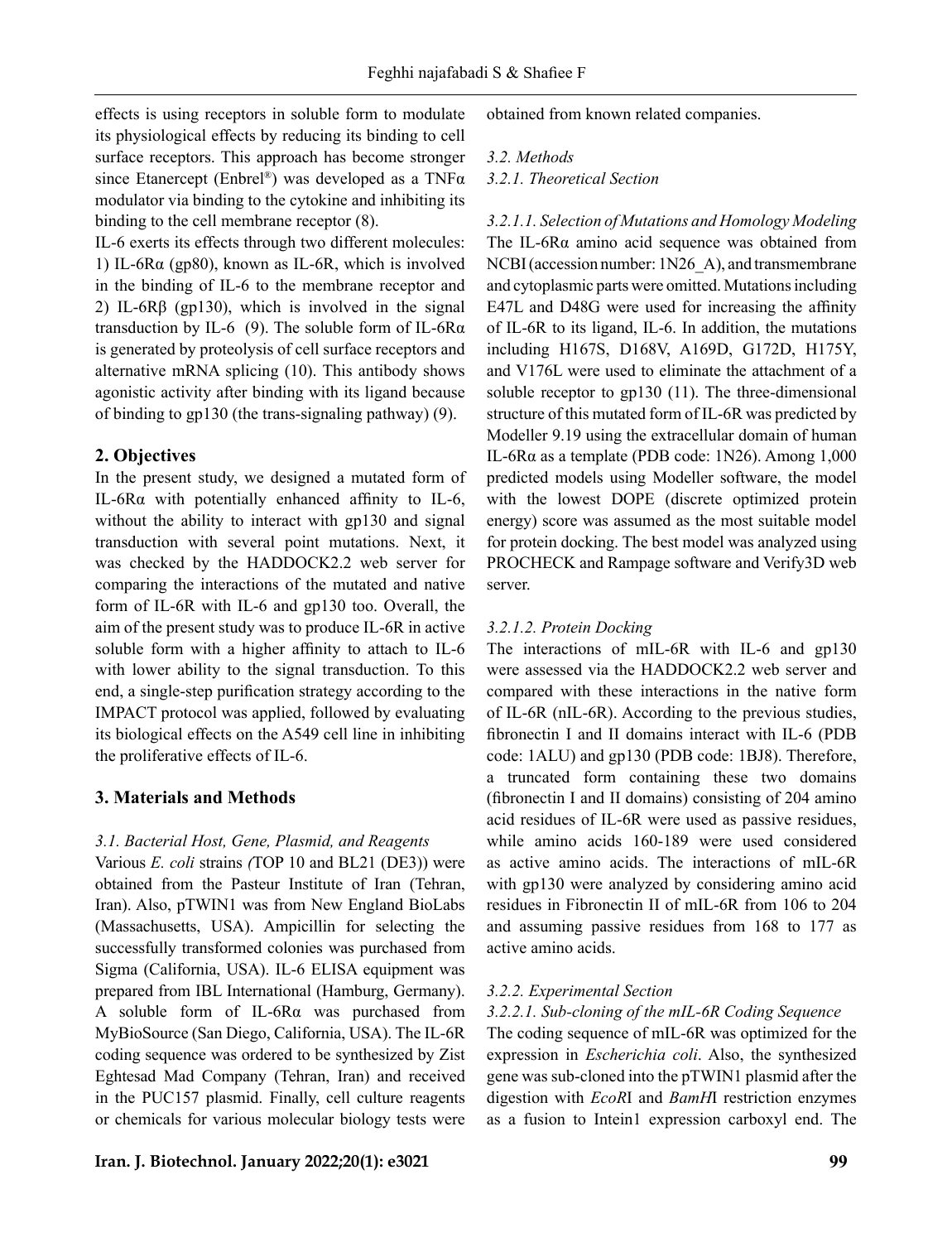cloning accuracy was surveyed by restriction digestion of the recombinant plasmid by mentioned enzymes and DNA sequencing. This recombinant plasmid was named pTWIN-mIL-6R.

### *3.2.2.2. Expression of Intein1-mIL-6R Fusion Protein*

The BL21 (DE3) strain of *E. coli* was transformed with the pTWIN-mIL-6R plasmid, followed by selecting the recombinant colonies on ampicillin LB-agar plates. The selected colonies were used for inducing the protein expression. After overnight cultivation, fresh cultures were inoculated, and upon reaching an OD600 of 0.5 to 0.7, soluble expression of the Intein1-mIL-6R was induced by 0.4 mM IPTG overnight at 15℃. The cells were harvested via centrifuging at 4 °C, followed by evaluating the protein expression on 12% SDS-PAGE.

#### *3.2.2.3. Recombinant Protein Purification*

Intein cleavage from mIL-6R was performed by the IMPACT™ system. Briefly, the cell pellets were resuspended in a buffer named B1 buffer containing Tris-HCl (20 mM), NaCl (500 mM), and EDTA (1 mM;  $pH = 8.5$ ). After the sonication, centrifugation was performed at 7000  $\times$ g and 4 °C for 30 min. Afterward, the supernatant was loaded on the column containing chitin resin. Finally, the flow-through was collected and replaced with B2 buffer containing Tris-HCl (20 mM), NaCl (500 mM), and EDTA (1 mM; pH 6.5), inducing self-cleavage of the Intein1 and resulting in the release of the mIL-6R from the column. Afterward, the column was incubated at 25 °C overnight, followed by collecting the different fractions. Finally, the collected fractions were analyzed by 15% SDS-PAGE. Bradford method was used to calculate the final concentration of the recombinant protein toward various concentrations of human serum albumin (HSA).

# *3.2.2.4. Evaluation of the Affinity of mIL-6R to IL-6*

ELISA was used for comparing the affinity of mutated and native IL-6R to IL-6. First, the mutated or native IL-6R (MyBioSource, USA) was coated to the 96-well plate. After washing with wash buffer, the recombinant IL-6 (IBL International, Germany) was seeded to each well and incubated at 37 °C for 1 h. After three times of washing, a biotin-conjugated anti-human IL-6 antibody was added to bind to human IL-6. Following incubation for another 1 h, a washing step was performed. Next, a streptavidin-HRP was added to the solution, followed by incubation for 1.5 h. After the final washing, Diaminobenzidine (DAB) solution was added to each well, and the reaction was terminated in 30 min by adding sulfuric acid. Finally, the absorbance of yellow dye was read at 405 nm using a microplate reader.

# *3.2.2.5. Evaluating the Inhibition Effects of mIL-6R on A549 Cells Proliferation*

MTT assay was used to compare the effects of mutated and native IL-6R in inhibition of proliferative effects of IL-6 on A549 cells (12). Briefly,  $2 \times 10^4$  cell.mL<sup>-1</sup> of A549 suspension in RPMI 1640 was seeded in each well of a 96-well plate. After 24 h,  $10 \text{ ng.mL}^{-1}$  of IL-6 (IBL International, Germany) was added to each well (12). Various concentrations of mIL-6R or nIL-6R (i.e., 0.1, 0.2, 0.4, 0.8, and 1.6  $\mu$ g.mL<sup>-1</sup>) were added to each well on the same day, and the plate was put on the  $CO<sub>2</sub>$  incubator for another 72 h. Finally, the plate was incubated for 3 h after adding 20 µL of MTT solution  $(5 \text{ mg.mL}^{-1})$ . The formazan crystals were solubilized by adding 100 µL of DMSO and the absorbance of each well was read in 570 nm using micro-plate reader.

# *3.2.2.6. Statistical Analysis*

Cytotoxicity test was repeated for three independent times and four wells for each protein in various concentrations. The solvent of proteins (PBS) was considered the negative control, and data were expressed as cell viability percentage  $\pm$  SD (standard deviation). SPSS 23 software was used to analyze variance (ANOVA) to distinguish the differences among groups. Also, an independent T-test was used to determine the differences between two types of IL-6R for ELISA and biological assay.

# **4. Results**

# *4.1. Comparing the Interactions of IL-6Rs with IL-6 and Gp130*

Among 1,000 predicted structures for mIL-6R using Modeller software, one with the lowest DOPE score was selected as the best model (-205544.7832). The docking results of both forms of IL-6R with IL-6 showed more affinity of the mIL-6R to IL-6 than the native form (**Table 1**). Besides, it was observed that the interaction between nIL-6R and gp130 was more than mIL-6R (**Table 2**). These findings confirm the selected mutations for increasing the affinity of a soluble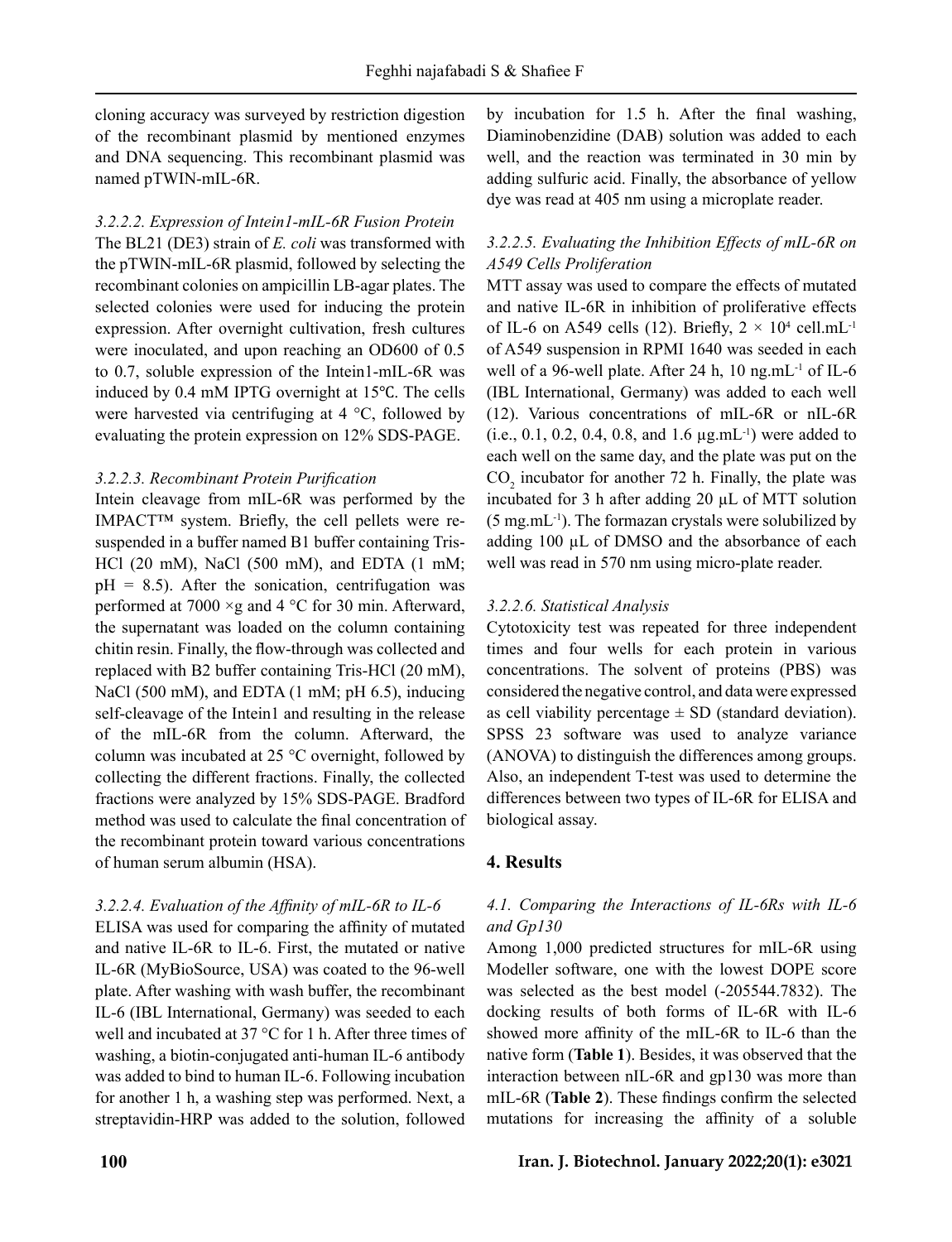| <b>Parameters</b>           | <b>Mutated IL-6R-IL6 complex</b> | Native IL-6R-IL6 complex |
|-----------------------------|----------------------------------|--------------------------|
| <b>HADDOCK</b> score        | $-67.5 \pm 13$                   | $-62 \pm 18$             |
| Cluster size                | 5                                | 4                        |
| RMSD from the overall       | $0.6 \pm 0.3$                    | $13.7 \pm 0.2$           |
| lowest-energy structure     |                                  |                          |
| Electrostatic energy        | $-430.5 \pm 27.8$                | $-349.3 \pm 82.3$        |
| Van der waals energy        | $-90.2 \pm 4.4$                  | $-82.6 \pm 3.8$          |
| Desolvation energy          | $44.1 \pm 3.2$                   | $23.8 \pm 10.2$          |
| Restraints violation energy | $646.8 \pm 103.5$                | $667.3 \pm 96.15$        |
| Buried surface energy       | $2674.1 \pm 88.3$                | $2698.9 \pm 167.7$       |
| Z-score                     | -1                               | $-1.4$                   |

**Table 1**. HADDOCK2.2 results of two forms of IL-6R interactions with IL-6.

**Table 2**. HADDOCK2.2 results of two forms of IL-6R interactions with gp130.

| <b>Parameters</b>             | Mutated IL-6R-gp130 complex | Native IL-6R-gp130 complex |
|-------------------------------|-----------------------------|----------------------------|
| <b>HADDOCK</b> score          | $-86.1 \pm 36.5$            | $-91.8 \pm 36.0$           |
| Cluster size                  | 6                           | 4                          |
| RMSD from the overall lowest- | $0.7 \pm 0.4$               | $1.0 \pm 0.7$              |
| energy structure              |                             |                            |
| Electrostatic energy          | $-572.5 \pm 99.0$           | $-346.6 \pm 95.1$          |
| Van der waals energy          | $-92.6 \pm 17.6$            | $-104.4 \pm 9.6$           |
| Desolvation energy            | $33.3 \pm 5.8$              | $-8.2 \pm 7.0$             |
| Restraints violation energy   | $847.3 \pm 174.55$          | $901.9 \pm 184.14$         |
| Buried surface energy         | $2977.3 \pm 257.8$          | $2832.8 \pm 301.4$         |
| Z-score                       | $-1.6$                      | $-2.4$                     |

receptor with its ligand and diminishing its affinity to form a dimer with gp130 and signal transduction.

*4.2. Cloning and Expression of Recombinant mIL-6R* 

Successful mIL-6R in the fusion with the Intein1 subcloning was established by restriction enzyme digestion and DNA sequencing, as mentioned in the method section.

The expression of the Intein1-mIL-6R fusion protein was evaluated by 12% SDS-PAGE, where a band of about 50 kDa revealed the Intein1 fused to mIL-6R expression. However, in the case of the expression induction on bacteria-harboring non-recombinant pTWIN1 vector, a band with 55-kDa size contributing to the size of the fused Intein 1 and Intein 2 was observed (**Fig. 1**).

Furthermore, the best culture conditions for producing the protein in soluble form were determined as 0.4 mM IPTG, temperature  $= 15 \degree C$ , and incubation time overnight (**Fig. 1**)

*4.3. On-column Purification of the Recombinant mIL-6R* As shown in **Fig. 2**, 15% SDS-PAGE of the fraction collected 24 h following incubation of the recombinant protein bound to the chitin column with buffer B2 at room temperature revealed a band of about 23 kDa, pertaining to the mIL-6R molecular weight. The total recombinant protein purified in soluble form was calculated as about 2.3 mg.  $L^{-1}$  of medium.

*4.4. Evaluation of the mIL-6R Affinity to IL-6* The same molar ratios of mIL-6R and nIL-6R (100

# **Iran. J. Biotechnol. January 2022;20(1): e3021 101**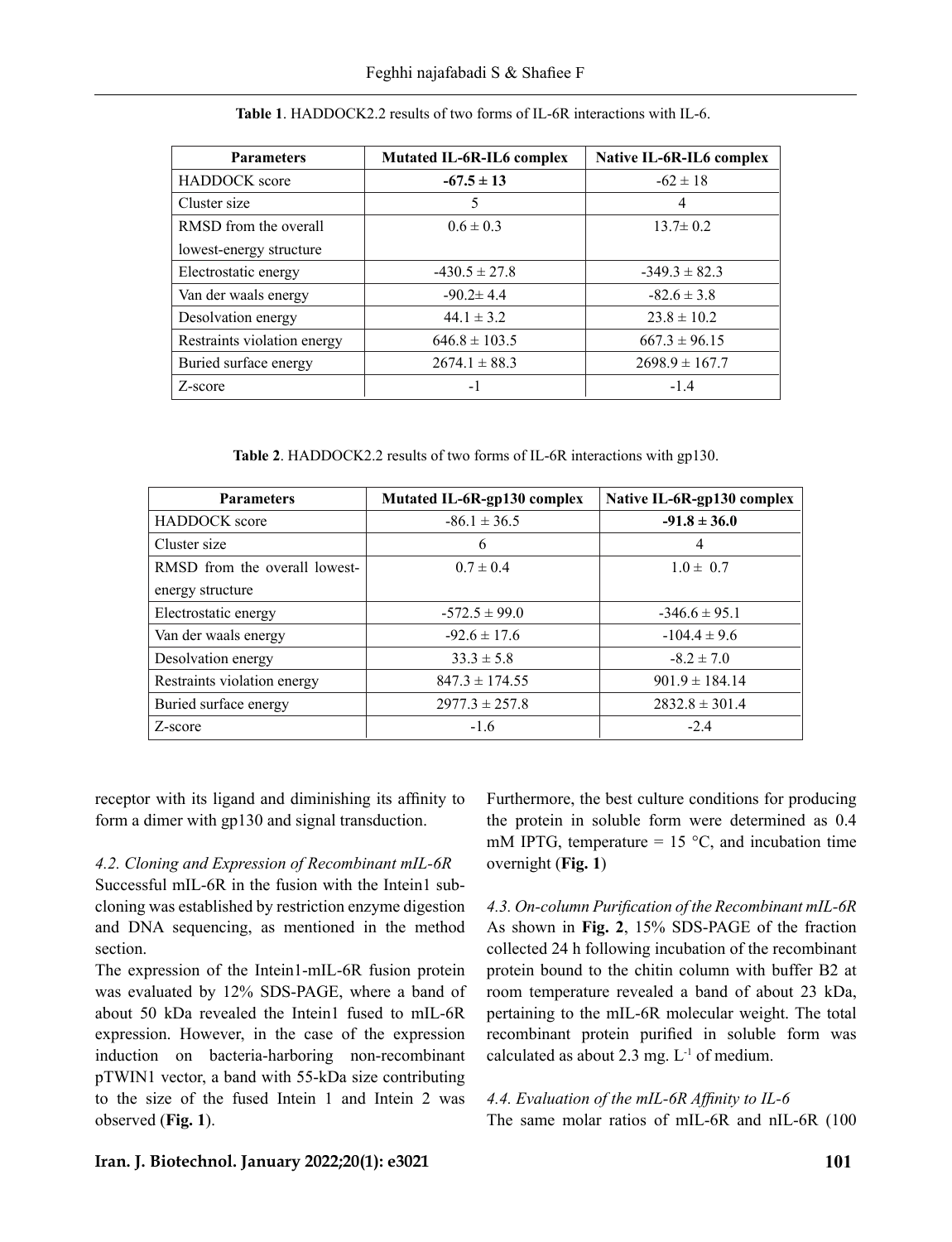

**Figure 1.** 12 % SDS-PAGE of expressed mutated form of IL-6R in various conditions: Lane 1. *E. coli* BL21 (DE3) transformed with non-recombinant pTWIN1 plasmid. Lane 2. PageRuler™ unstained protein marker 26610. Lane 3. *E. coli* BL21 (DE3) transformed with pTWIN1 – IL-6R with 1 mM IPTG at 37 °C. Lane 4. *E. coli BL21* (DE3) transformed with pTWIN1 – IL-6R with 0.4 mM IPTG at 15 °C (total protein). Lane 4. *E. coli BL21* (DE3) transformed with pTWIN1 – IL-6R with 0.4 mM IPTG at 15 °C (soluble protein).



**Figure 2.** 15 % SDS-PAGE of expressed mutated form of IL-6R. lane 1. PageRuler™ unstained protein marker 26610. Lanes 2-4. Elution 3 to 1 of purified IL-6R.



Figure 3. comparison the effect of mIL-6Ra and nIL-6R on A549 survival percent after the treatment with IL-6. Error bars represent SD,  $n=3$ . Stars show the significant differences between groups in the same concentrations. \* P< 0.05, \*\* P< 0.01 and \*\*\* P< 0.001.

ng.mL-1) showed various absorbances in a wavelength of 405 nm, confirming the difference in the binding ability of IL-6. In this study, the independent T-test showed a statistically significant difference between the absorbance of two these proteins in the same concentration (0.938 and 0.653 in average for mIL-6R and nIL-6R, respectively), confirming the higher ability of mIL-6R to bind to IL-6 ( $p = 0.003$ ).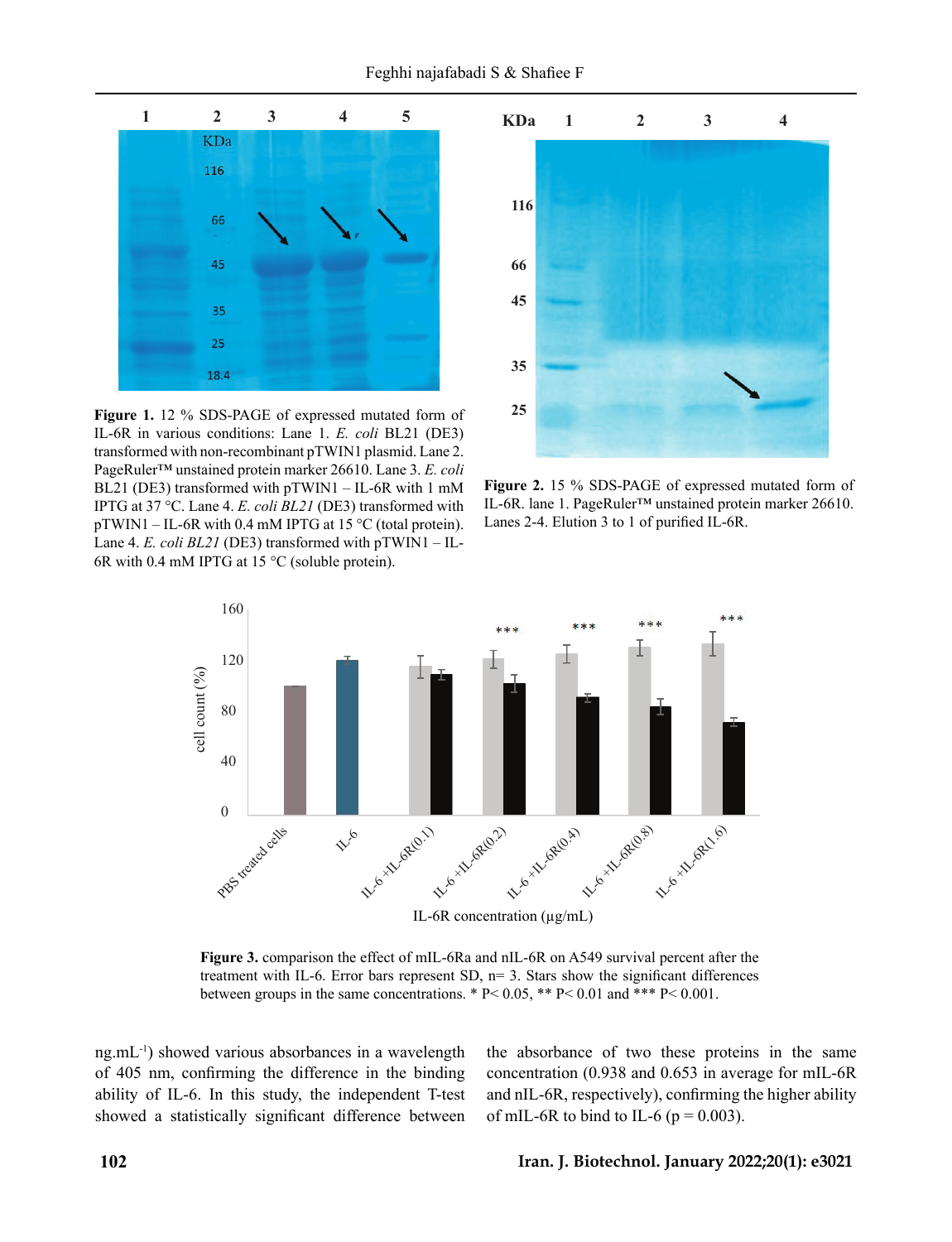# *4.5. Evaluation of the Inhibition Effects of mIL-6R on A549 Cells*

The statistical analysis results established that increasing the concentrations of nIL-6R resulted in increased cell survival in a concentration-dependent manner. In fact, using nIL-6R in 0.2 µg.mL-1and higher showed significant effects in cell survival compared to cells treated with the IL-6  $(10 \text{ ng.mL}^{-1})$  alone. For mIL-6R treated cells, on the other hand, Tukey's post hoc test showed that all concentrations of mIL-6R decreased the cell content compared to the IL-6 treated cells ( $p < 0.05$ ) (**Fig. 3**). Furthermore, T-test results showed significant differences between the cells treated with the same concentration of native or mutated IL-6R ( $p < 0.05$ ).

# **5. Discussion**

Most drugs currently used for IL-6 inhibiting are from the monoclonal antibody family, which its production and purification require large equipment and costs (13). Drug production and purification at a lower cost can facilitate access to medicines for all patients and reduce drug discontinuation due to the high cost. This project aimed to introduce a new candidate drug produced in a high-efficiency and straightforward procedure with a greater affinity to bind to IL-6 compared to the native soluble receptor. This drug is without the ability to activate intracellular signaling pathways followed by IL-6 binding.

The first study to investigate amino acids involved in binding IL-6R to its ligand and interacting with gp130 was performed by Yawata *et al*. They showed that L247, F248, and R250 are involved in strongly binding of IL-6R to IL-6  $(11)$ .

The critical role of mentioned arginine (R138 in mIL-6R) in its interaction with IL-6 was affirmed in another study(11). Therefore, these amino acids remained preserved in our sequence. The presence of amino acids L254, Q255, H256, and C258 also interacted with different amino acids in IL-6 and their presence is essential for this interaction (14). In this respect, Yawata *et al*. revealed that changes in the amino acids Q255 and H256 reduced the receptor's affinity for IL-6(11). Therefore, these amino acids also remained intact in the protein sequence designed for this study.

Based on all these findings, all essential amino acids remained at the receptor involved in ligand interaction and L47 and G48, increasing the flexibility of the receptor tending to ligands. Eventually, the receptor interaction with its ligand was used in the final sequence. In Yawata's study, the amino acids involved in binding IL-6R to gp130 also were identified. By changing these amino acids, the affinity to gp130 binding can be decreased. We observed that the affinity of nIL-6R for binding to gp130 and signal transduction is greater than mIL-6R. Our in-silico evaluation demonstrated that the interaction between IL-6R and gp130 is mostly done through electrostatic attractions. Therefore, a change in the overall charge of the region involved in attachment to gp130 helps reduce its affinity to gp130. According to our results, the pKa of the region involved in binding to gp130 is equal to 7 and 4 for nIL-6R and mIL-6R, respectively. This decrease in tendency can be attributed to the addition of more acidic amino acids and changes in the total charge of this region.

The pTWIN1 plasmid can be used to express recombinant proteins in soluble form. For example, in one study, an anticoagulant peptide related to *Ancylostoma caninum* was expressed as a soluble protein in fusion to Intein 2 (Mxe mycobacterium xenopi), i.e., pTWIN1 (15). In another study, the expression of the OG2 antimicrobial protein was performed using this vector as its attachment to Intein 2 (16); a high level of soluble protein was obtained in IPTG concentration of 0.05 mM and temperature of 37  $\degree$ C for 3 h (16). However, the linkage of proteins to Intein 2 induced its self-cleavage ability by reducing agents such as Dithiothreitol (DTT). As a result, it enhances the price and complication of the purification and the 3D conformational changes of proteins with a disulfide bond. Accordingly, attaching a protein-coding sequence to Intein 1 of pTWIN1 eliminates agent addition and simplifies the purification process.

In Yang *et al*.'s study, attachment of IL-10 fused to RGD motif was performed to the Intein 1 of pTWIN1 and expressed as inclusion body at 37 °C for 5 h and IPTG in final concentration as 1 mM (17). Declining incubation temperature after induction and decreasing inducer concentration can slow down inclusion bodies formation (18). According to these studies and based on the IMPACT protocol, we used 15 °C as incubation temperature for 16 h and obtained the highest amounts of soluble protein.

Soluble IL-6R in cells without expression of IL-6Rα but with gp130 on their surface led to response to IL-6 in Jurkat cells (IL-6R $\alpha$ ) in a gp130 concentrationdependent manner (10). In other words, the soluble IL-6Rα can attach to IL-6 and then attach to the gp130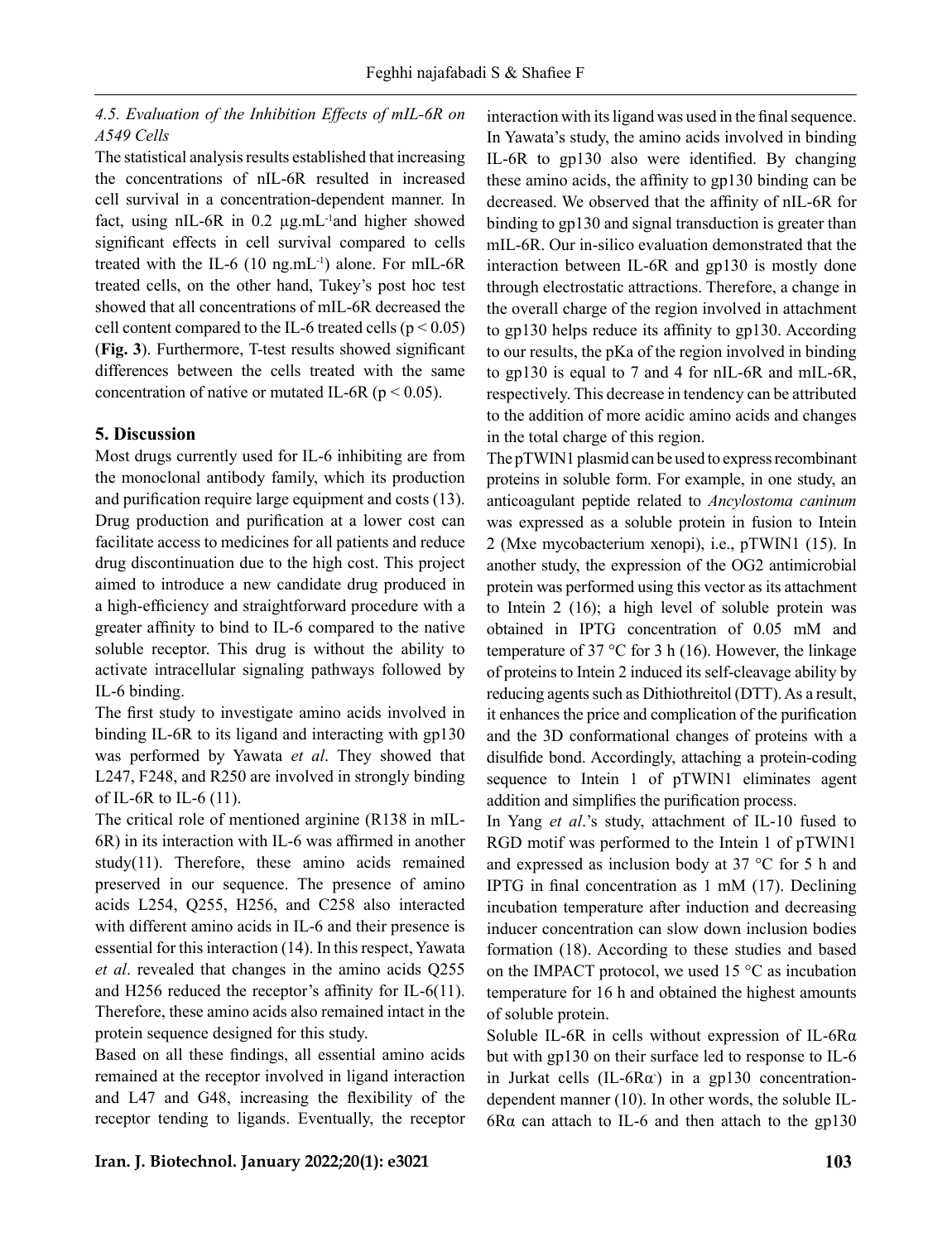on the cell surface, resulting in signal transduction. In the present study, the affinity of IL-6R to gp130 was diminished using point mutations established in Yawata's study (11).

A549 cells have been used for evaluating the signaling inhibition effects of mutated IL-6R. The results showed that IL-6 enhances the survival of malignant cells transfected with the coding sequence of its gene (19). In addition, IL-6 leads to DNA repair and apoptosis prevention in A549 cells (20). In one study, a lentiviral vector containing IL-6 siRNA was transfected to A549 cells after encountering ionizing radiation. This study showed that the survival of these cells was lower than cells expressing IL-6. Actually, IL-6 played a role in protecting A549 cells from radiation-induced DNA damage and apoptosis (20).

Another study investigated the effects of 50 ng.mL-1 of exogenous IL-6 for 24 h followed by adding 100  $\mu$ g.mL<sup>-1</sup> of tocilizumab in combination with 40  $\mu$ g.mL<sup>-1</sup> of 5-FU to target colon cancer cells (21). Based on the obtained results, tocilizumab could successfully neutralize the proliferation properties of IL-6 in these cancer cells when used in the mentioned concentration.

Finally, Lee *et al*. showed the proliferative effect of IL-6 on A549 cells. They used IL-6 with 10 ng.mL-1 for cells as a concentration with the highest effect of cell count after 5 days (12). Therefore, this constant concentration of IL-6 was used regarding its significant proliferation effects on A549 cells. The addition of mutated or native IL-6R was performed in the same concentration, and the finding of our study was consistent with previous studies. As shown in the results section, in  $0.2 \mu$ g.mL<sup>-1</sup> of the IL-6R, the constructed mutated form could significantly neutralize the proliferative effects of IL-6. Despite the antagonizing effect of tocilizumab reported by Wing *et al*. in the concentration of 0.6 µM (21), our designed protein could decline the effects of IL-6 to half in the lower concentrations at about 0.07. Finally, a comparison was made between the reactions of cells treated with nIL-6R and mIL-6R after encountering with the same concentration of IL-6. Based on the outcomes, although the native form of the receptor could not successfully augment the proliferative effects of the IL-6, the mutated form could decrease the mentioned effects even to half-fold when treated with a concentration of about  $1.6 \mu g.mL^{-1}$ .

# **6. Conclusion**

The present study could successfully produce a recombinant form of the soluble IL-6 receptor with potential higher affinity to free IL-6 and in the soluble and probably active form. Also, it can be purified using a single-step procedure with the final yield as  $2.3 \text{ mg}$ . L<sup>-1</sup>. Furthermore, the affinity of IL-6 to the mutated soluble receptor was investigated using ELISA assay, which confirmed its preventive properties on the proliferation effects of IL-6 on A549 cells. However, since several studies showed that elevated levels of the IL-6 have tumor-promoting activity and tumor development, it is concluded that mIL-6R can act as an anti-cancer drug candidate. Hence, the cytotoxicity evaluation of this recombinant protein against various cell lines should be considered in future studies.

# **Consent for publication**

All authors are agree for publication this manuscript.

# **Availability of supporting data**

The data is available and present according to the reviewer and editor comment.

# **Competing interests**

There is no conflict of interest.

# **Funding**

The content of this paper was extracted from the project which was financially supported by Pharmaceutical Sciences Research Center, Isfahan University of Medical Sciences, Isfahan, Iran, with Grant No. 298022.

# **Authors' contributions**

SF performed the experimental and wrote the first version of the manuscript, FSh designed the experimental, analyzed the data and revised the manuscript.

# **Acknowledgements**

Authors would like to appreciate valuable technical assistance of laboratory experts in molecular Biotechnology and cell culture labs.

# **References**

- 1. Scherer HU, Häupl T, Burmester GR. The etiology of rheumatoid arthritis. *J autoimmun*. 2020;**110**:102400, doi: 10.1016/j.jaut.2019.102400.
- 2. Li Y, Zhang W. IL-6: the next key target for rheumatoid arthritis after TNF-alpha. *Sheng Wu Gong Cheng Xue Bao*. 2017;**33**(1):36-43. doi: 10.13345/j.cjb.160241.

# **104 Iran. J. Biotechnol. January 2022;20(1): e3021**